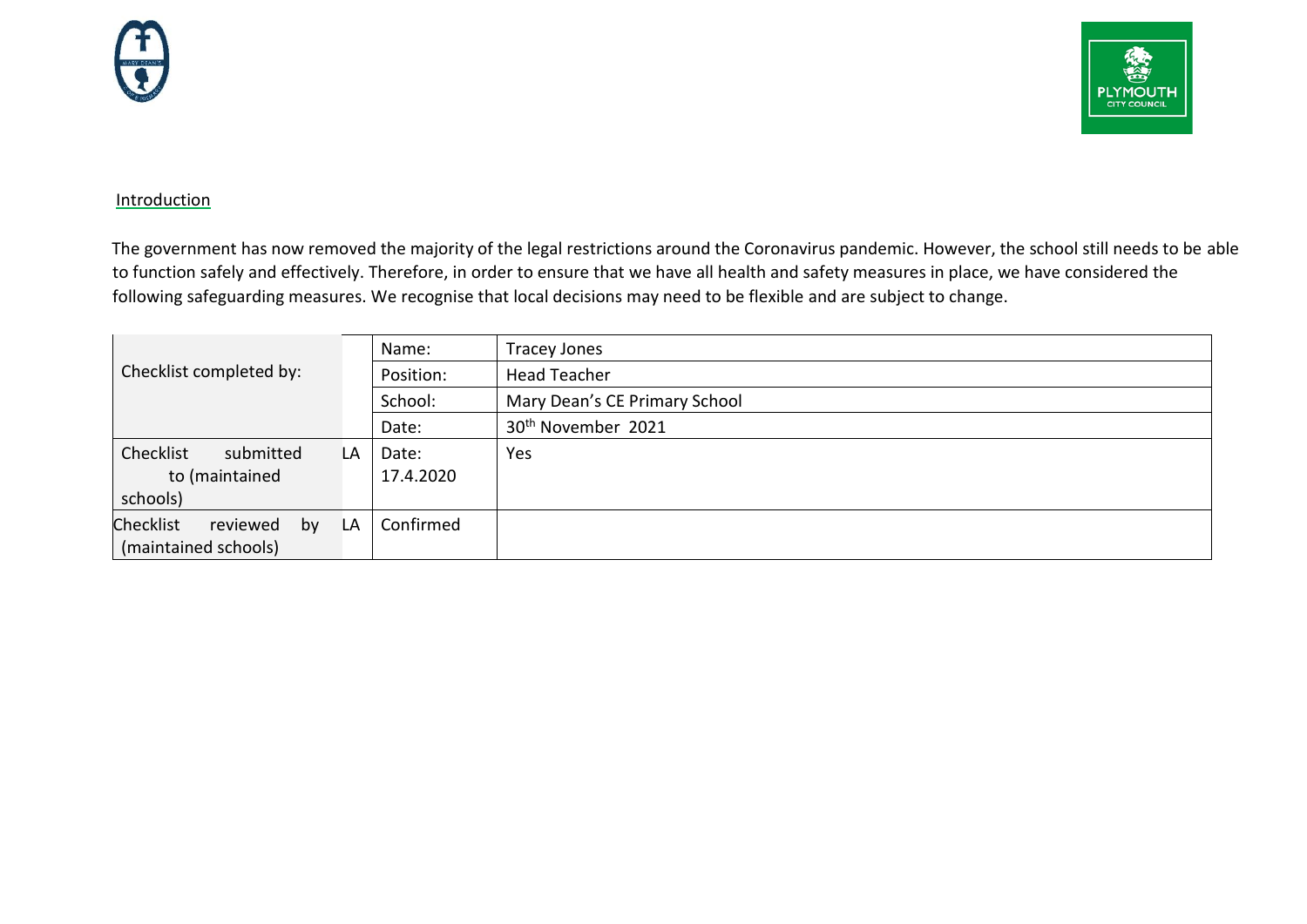| <b>No</b>      | Hazard/Risk                                                                                                                                                                                                                                   | <b>Existing Controls in Place</b>                                                                                                                                                                                                         | <b>Residual</b><br><b>Risk</b> |   |              | <b>Further Action needed to reduce risk</b>                                                                                                                                                                                  |                | <b>Reduced</b><br><b>Risk</b> |              |
|----------------|-----------------------------------------------------------------------------------------------------------------------------------------------------------------------------------------------------------------------------------------------|-------------------------------------------------------------------------------------------------------------------------------------------------------------------------------------------------------------------------------------------|--------------------------------|---|--------------|------------------------------------------------------------------------------------------------------------------------------------------------------------------------------------------------------------------------------|----------------|-------------------------------|--------------|
|                |                                                                                                                                                                                                                                               |                                                                                                                                                                                                                                           | $\mathsf{S}$                   | P | $\mathsf{R}$ |                                                                                                                                                                                                                              | $\mathsf{S}$   | P                             | $\mathsf{R}$ |
|                | Has the COVID-19 Safe<br>System of Work<br>checklist (sent out with<br>the Schools newsletter<br>dated 14 <sup>th</sup> April) been<br>completed and<br>returned to the PCC<br>Health, Safety and<br><b>Wellbeing Team for</b><br>your school |                                                                                                                                                                                                                                           |                                |   |              | Please outline any further risk controls<br>that will need to be put in place to<br>adhere to DfE guidance on reopening<br>that have not already been considered<br>within the SSoW checklist<br>SSOW completed and returned |                |                               |              |
| $\mathbf 1$    | Entrance and egress to<br>school causing large<br>groups of people inside<br>school grounds<br>compromising social<br>distancing.                                                                                                             | Children start and end school at the same time.<br>Children to line up in classes with space in<br>between each class.<br>Parents advised by letter and email not to<br>gather at entrances or doorways during drop<br>off or collection. | 4                              | 3 | 12           | Distancing encouraged between classes<br>and between parents<br>Senior staff always on site and visible.<br><b>Monitor success</b>                                                                                           | $\overline{4}$ | 3                             | 12           |
| $\overline{2}$ | Parents gathering at<br>school gate not social<br>distancing                                                                                                                                                                                  | Painted markings remain on the ground outside<br>each entrance for guidance<br>Signs remain to remind about social distancing.<br>Parents reminded by letters and on-site signage                                                         | 4                              | 3 | 12           | Distancing encouraged<br><b>Monitor success</b>                                                                                                                                                                              | $\overline{4}$ | 3                             | 12           |
| $\overline{3}$ | Overcrowding in<br>classrooms and<br>corridors                                                                                                                                                                                                | Desks at KS2 remain forward facing where<br>possible. KS1 and Foundation tables may be in<br>groups<br>Parents informed that social distancing cannot be<br>guaranteed inside school classrooms.                                          | 4                              | 3 | 12           | Monitor for effectiveness                                                                                                                                                                                                    | 4              | $\overline{3}$                | 12           |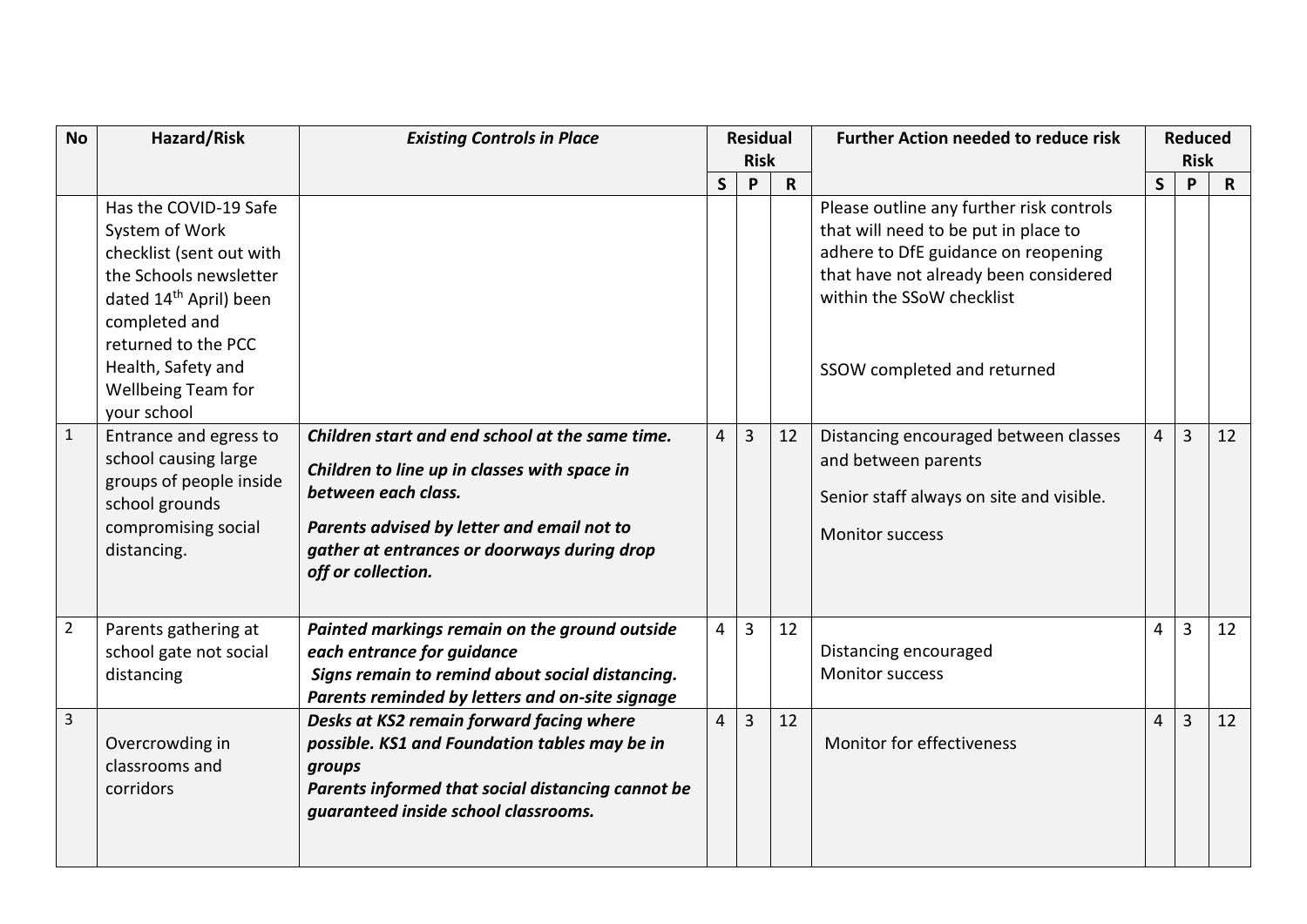| $\overline{4}$ | Increased numbers                                                                                        | <b>Staggered timetable for outside break</b>                                                                                                                                                                                                                                                                                                                                          | 4        | 3              | 12 |                                                                               | $\overline{4}$ | $\overline{3}$ | 12 |
|----------------|----------------------------------------------------------------------------------------------------------|---------------------------------------------------------------------------------------------------------------------------------------------------------------------------------------------------------------------------------------------------------------------------------------------------------------------------------------------------------------------------------------|----------|----------------|----|-------------------------------------------------------------------------------|----------------|----------------|----|
|                | during breaks<br>compromising social                                                                     | <b>Adults to rotate break times</b>                                                                                                                                                                                                                                                                                                                                                   |          |                |    | Monitor for effectiveness                                                     |                |                |    |
|                | distancing                                                                                               |                                                                                                                                                                                                                                                                                                                                                                                       |          |                |    |                                                                               |                |                |    |
| 5              | Increased numbers<br>during lunchtime                                                                    | <b>MTA staff to cover all classes</b><br><b>MTA staff allocated to location</b><br>All pupils eat meals in the hall.<br>Packed lunches eat in the hall on rotation<br>Staff to wipe tables in between classes or groups<br>in hall<br>Staff recommended to wear masks in the hall from                                                                                                | $\Delta$ | $\overline{3}$ | 12 | Monitor for effectiveness                                                     |                | $\overline{3}$ | 12 |
| 6              | Changes to building use<br>being safe for pupils &<br>staff-e.g. storage, one<br>way systems, floor tape | 30.11.21<br><b>Fire drill</b><br>Children to use the appropriate entrance/exit<br>Designated space for anyone with Covid-19<br>symptoms with PPE equipment and procedures<br>displayed.                                                                                                                                                                                               | 4        | $\overline{3}$ | 12 | Respond to outcome of any drill.                                              |                | 3              | 12 |
| $\overline{7}$ | Staff rooms and offices<br>to comply safe working<br>practice                                            | All classrooms are cleaned and tidy<br>Option of joining meetings via zoom to remain<br>where appropriate<br>Staff may go home for PPA time if diary allows<br>Staff to make own decision about wearing masks<br>in shared or busy areas<br>Continue to limit number of people in small office<br>areas.<br>All visitors to wear masks on entry to school.<br>Visitors to be limited. | 4        | $\overline{3}$ | 12 | Monitor use of spaces.<br>Staff confidence and well-being to be<br>maintained | $\overline{4}$ | $\overline{3}$ | 12 |
| 8              | Ventilation to reduce<br>spread of infection                                                             | Open windows and prop doors open, where safe<br>to do so (bearing in mind fire safety and<br>safeguarding),<br>Door wedges in place on non-fire doors<br>All rooms have windows                                                                                                                                                                                                       | 4        | $\overline{3}$ | 12 | Monitor temperature<br>Use CO2 monitors                                       | 4              | 3              | 12 |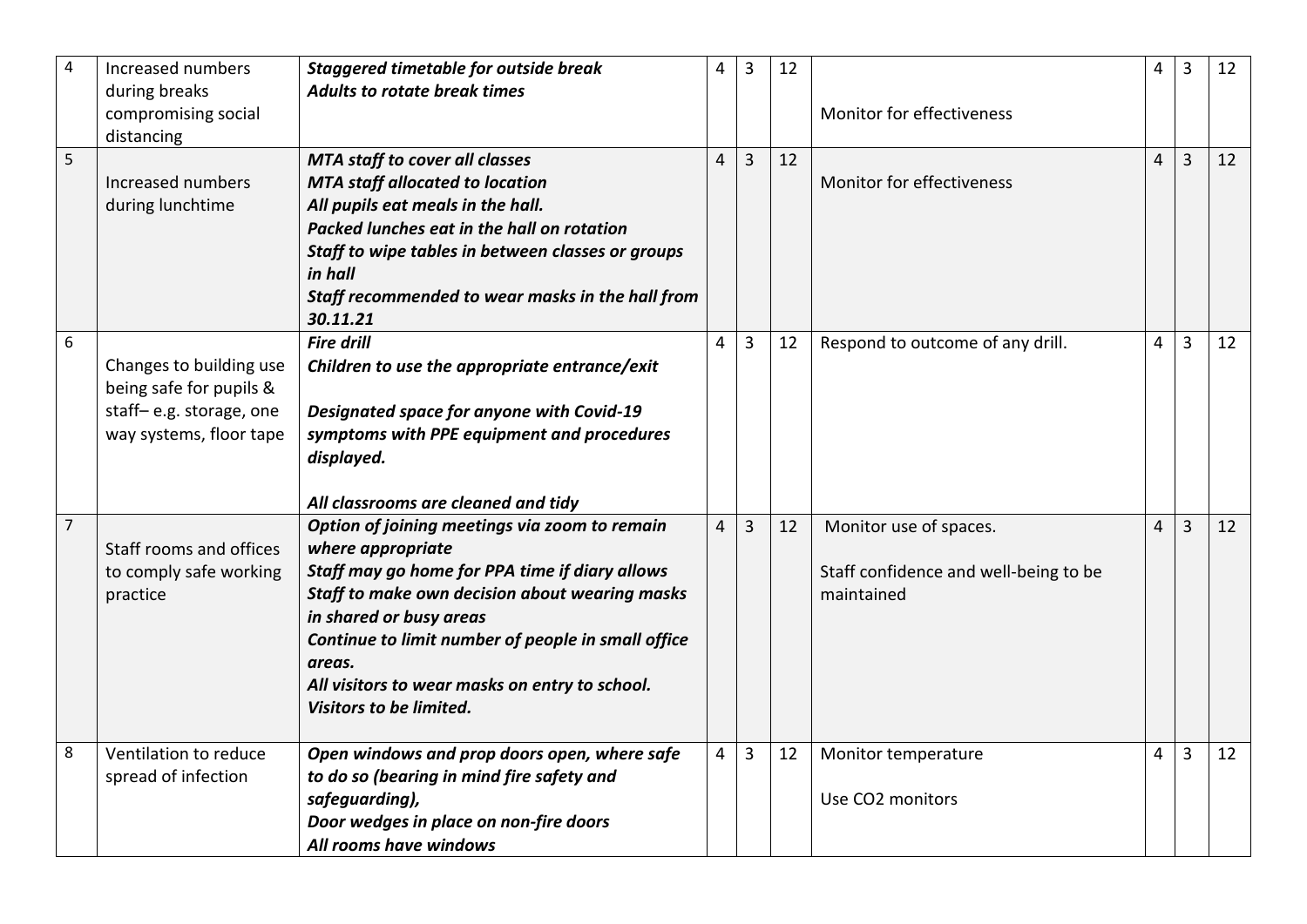|                  |                                                                                                                            | Windows to be opened to air rooms during<br>break/lunch and during sessions where comfort<br>can be retained.<br>NB: HSE guidance says rooms can be ventilated<br>during breaks rather than have doors open all the<br>time<br>CO2 monitors can be used to ensure adequate<br>ventilation.                                              |   |   |    |                                                                                                                                                           |   |                |    |
|------------------|----------------------------------------------------------------------------------------------------------------------------|-----------------------------------------------------------------------------------------------------------------------------------------------------------------------------------------------------------------------------------------------------------------------------------------------------------------------------------------|---|---|----|-----------------------------------------------------------------------------------------------------------------------------------------------------------|---|----------------|----|
| $\boldsymbol{9}$ | <b>Staff Capacity with</b><br>increased numbers of<br>pupils - Shortage of<br>teachers to maintain<br>staff to pupil ratio | All classes to have Teacher and TA as planned<br>Critical incident plan outlines procedures if<br>staffing levels become critical due to infection or<br>isolation<br>In-house arrangements to cover classes<br><b>Supply where available</b><br>Testing arrangements clear for all staff<br>All staff have stock of Lateral flow tests | 4 | 3 | 12 | Ongoing assessment of availability (TJ)<br>Monitor level of staff infection if required                                                                   | 4 | 3              | 12 |
| 10               | Anxiety levels of staff<br>and community causing<br>breakdown in staffing<br>ratios, compromising<br>group sizes.          | Pam assist Employee Assistance Programme is<br>available<br>Pam Assist: www.pamassist.co.uk<br><b>Username: plymouthcc</b><br>Password: plymouth1<br>Consultation with staff members over time and<br>address concerns as they arise<br>Face coverings in shared spaces encouraged from<br>30.11.21                                     | 4 | 3 | 12 | Monitor<br>Regular meetings with SLT<br>Staff meetings planned for teachers only<br>in large spaces<br>Staff have continuous access to<br>management team | 4 | $\overline{3}$ | 12 |
| 11               | Contaminated surfaces<br>spreading virus.                                                                                  | Remove unnecessary items from classrooms and<br>other learning environments where there is space                                                                                                                                                                                                                                        | 4 | 3 | 12 |                                                                                                                                                           | 4 | 3              | 12 |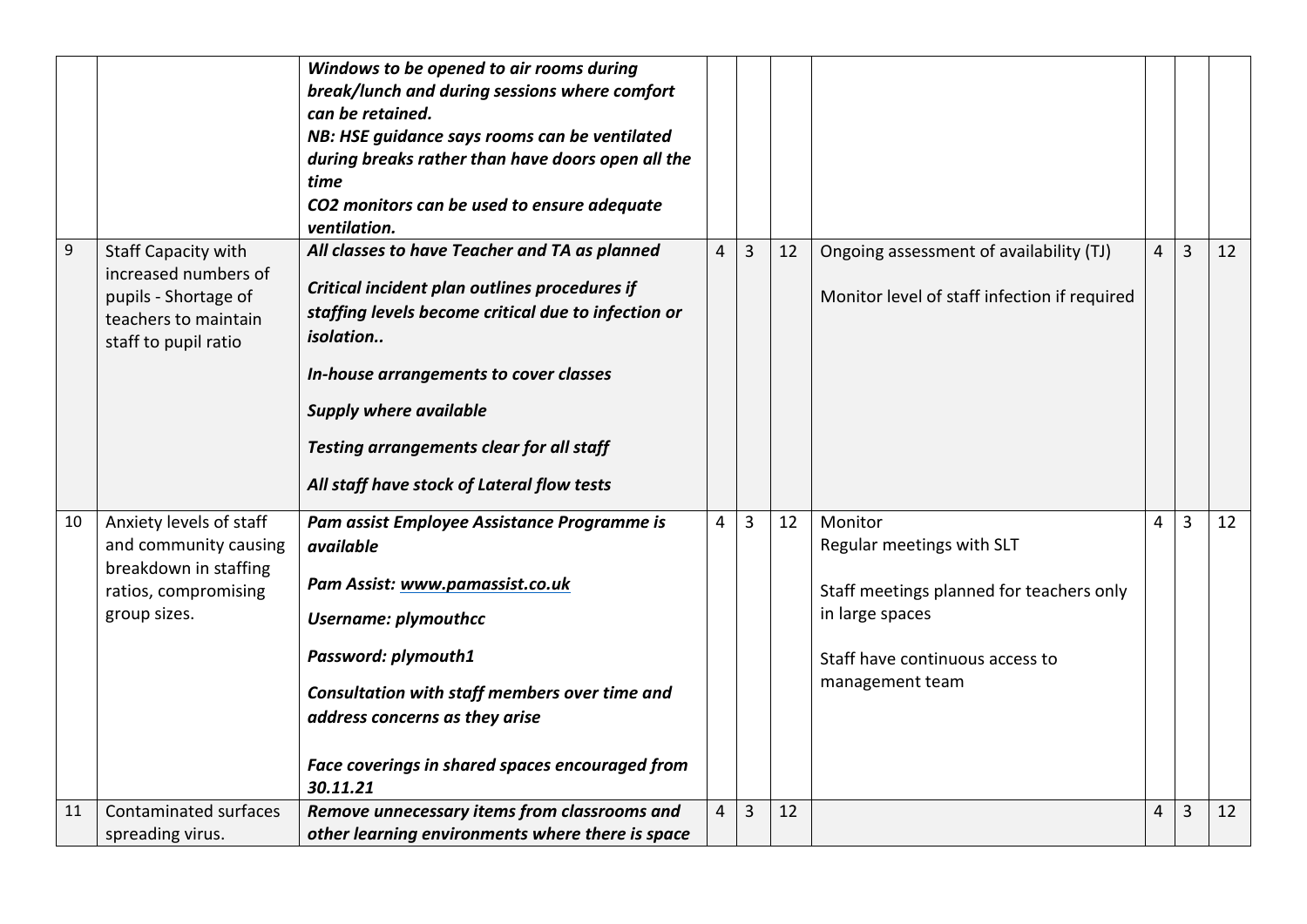|    |                                                                                               | to store it elsewhere. Regular additional<br>disinfectant wipes available in all areas.<br>Staff to decide which resources are accessible to<br>children<br>High touch/traffic areas will need particular<br>attention by cleaning staff<br>Staff to wipe down areas regularly.<br>All staff to be responsible for wiping own work<br>space/equipment.<br>Appropriate cleaning resources provided<br>PPA staff to have their own mobile sanitation<br>resources. |   |   |    |         |                |                |    |
|----|-----------------------------------------------------------------------------------------------|------------------------------------------------------------------------------------------------------------------------------------------------------------------------------------------------------------------------------------------------------------------------------------------------------------------------------------------------------------------------------------------------------------------------------------------------------------------|---|---|----|---------|----------------|----------------|----|
| 13 | Lessons or activities to<br>take place outdoors<br>when appropriate to<br>encourage fresh air | Decide which lessons or classroom activities can<br>take place outdoors<br>Visiting teacher undertaking work outdoors only.<br>Hand hygiene crucial on re-entry to school<br>Teams can have breaks together.                                                                                                                                                                                                                                                     | 4 | 3 | 12 | Monitor | $\overline{4}$ | 3              | 12 |
| 15 | Cleaning staff and<br>hygiene contractors<br>capacity - providing<br>additional requirements  | Discuss with staff the additional cleaning<br>requirements and agree additional hours to allow<br>for this.<br>Effective cleaning regime in place This includes<br>any high touch/high traffic areas<br>End of day thorough clean undertaken                                                                                                                                                                                                                     | 4 | 3 | 12 |         | 4              | $\overline{3}$ | 12 |
| 16 | Sufficient handwashing<br>facilities for staff and<br>pupils                                  | Where a sink is not nearby, provide hand sanitiser<br>in classrooms and other learning environments -<br>the correct sanitiser 70% alcohol. Soap and warm<br>water is the preferred cleaning method.                                                                                                                                                                                                                                                             | 4 | 3 | 12 |         | $\overline{4}$ | $\overline{3}$ | 12 |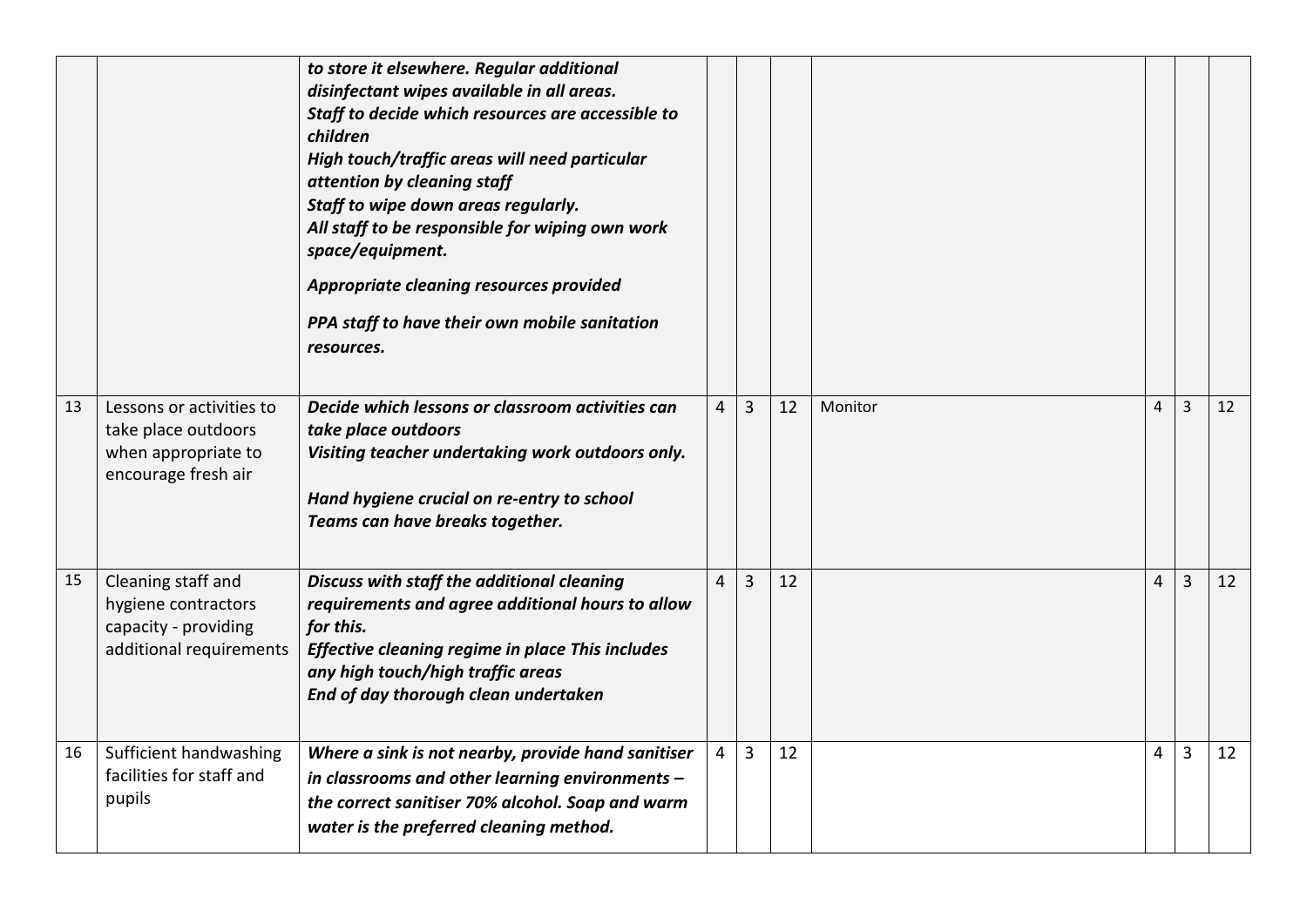|    |                                                                     | Soap in all staff bases and toilets - staff to be<br>responsible for using resources<br>Each classroom has a sanitation station that is<br>supplied with all cleaning equipment that is<br>needed to ensure adequate cleaning and control<br>between sessions<br>Time for pupils to wash their hands is built into<br>the daily routine. |                |                |    |                                                                                             |                |   |    |
|----|---------------------------------------------------------------------|------------------------------------------------------------------------------------------------------------------------------------------------------------------------------------------------------------------------------------------------------------------------------------------------------------------------------------------|----------------|----------------|----|---------------------------------------------------------------------------------------------|----------------|---|----|
| 17 | Additional time for staff<br>and pupils to carry out<br>handwashing | Frequent hand cleaning as part of normal routine<br>Part of direction for staff/routine of the day.<br>All staff are accustomed to routines                                                                                                                                                                                              |                | 3              | 12 |                                                                                             | 4              | 3 | 12 |
| 18 | Handwashing practice<br>with children                               | Review the guidance on hand cleaning and<br>introduce handwashing songs for younger<br>children. ensure that help is available for children<br>and young people who have trouble cleaning<br>their hands independently<br>Signage and routines in place<br><b>Pupils monitored closely</b>                                               | 4              | $\overline{3}$ | 12 | Monitor for effectiveness                                                                   | 4              | 3 | 12 |
| 19 | Sufficient supplies of<br>soap and cleaning<br>products             | Sufficient supplies in place and deliveries are<br>planned ahead. Use regular detergents<br>All bases fully stocked and additional stock<br>prepared<br>Hand sanitiser dispensers installed.<br>Good stocks of soap and paper towels in place                                                                                            | $\overline{4}$ | 3              | 12 | Caretaker to monitor supplies                                                               | $\overline{4}$ | 3 | 12 |
| 21 | Vulnerable groups who<br>are clinically, extremely<br>vulnerable.   | Parents should follow medical advice if their child<br>is in this category                                                                                                                                                                                                                                                               | 4              | 3              | 12 | As of 6/11/2020 no further staff have<br>come forward as extremely clinically<br>vulnerable | $\overline{4}$ | 3 | 12 |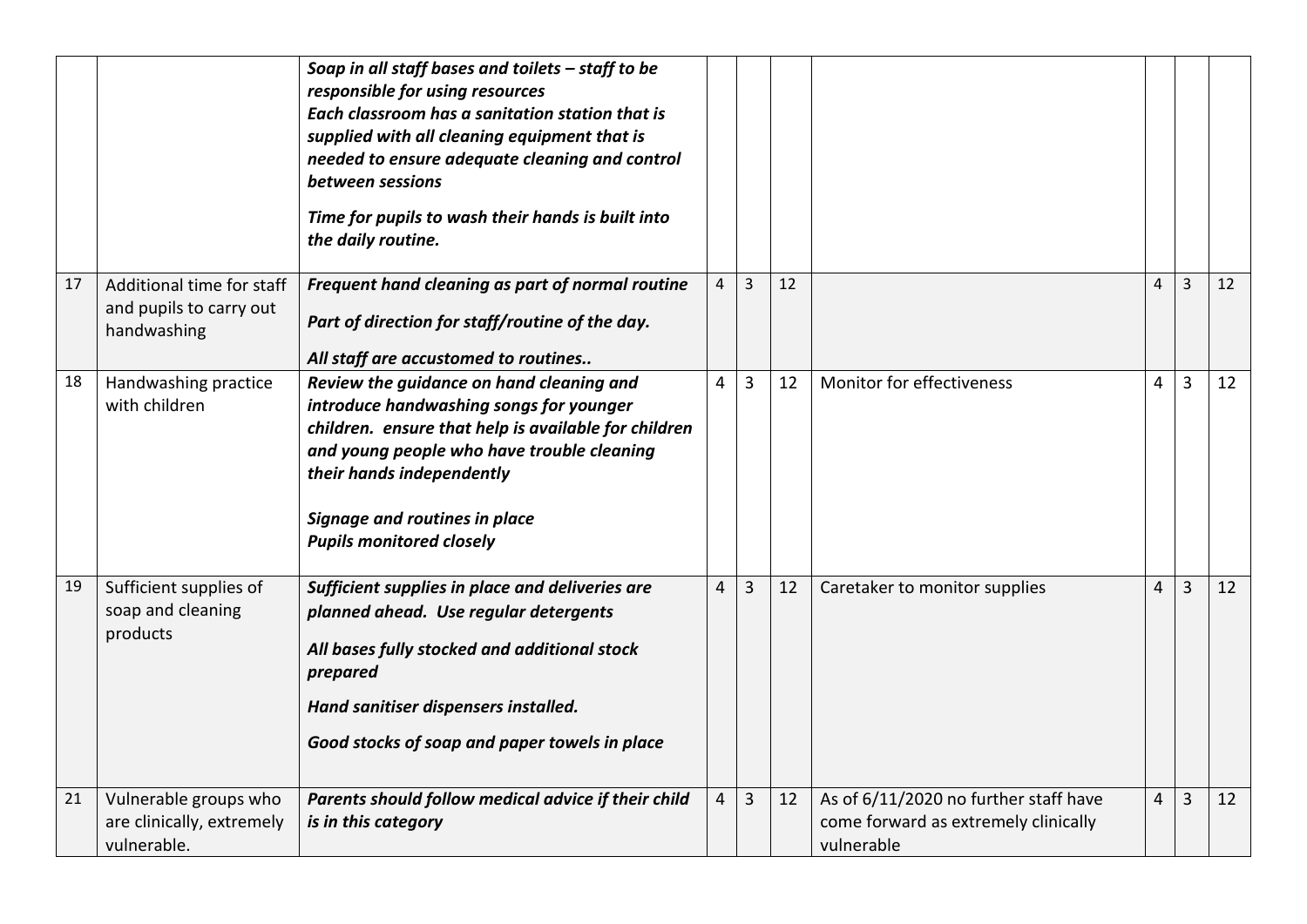|    |                                                      | If any vulnerable children wish to return then<br>medical advice should be sought (parents) before<br>returning and any risk assessments carried out<br>Staff who live with or care for vulnerable person<br>should also undertake RA.                                                                                                                                                                                                                                                                                                                                                                                                                                                                                                                                                                                                                           |   |                |    |                                                                                                                               |   |                |   |
|----|------------------------------------------------------|------------------------------------------------------------------------------------------------------------------------------------------------------------------------------------------------------------------------------------------------------------------------------------------------------------------------------------------------------------------------------------------------------------------------------------------------------------------------------------------------------------------------------------------------------------------------------------------------------------------------------------------------------------------------------------------------------------------------------------------------------------------------------------------------------------------------------------------------------------------|---|----------------|----|-------------------------------------------------------------------------------------------------------------------------------|---|----------------|---|
|    |                                                      | Previously shielding staff to follow medical advice<br>and return to work with appropriate social<br>distancing in place.                                                                                                                                                                                                                                                                                                                                                                                                                                                                                                                                                                                                                                                                                                                                        |   |                |    |                                                                                                                               |   |                |   |
| 22 | Children with EHCP                                   | Complete risk assessment before attendance<br>Update care plan or EHCP as required<br>Await medical advice for this pupil. Home learning<br>resources are prepared and ready for the<br>possibility of being unable to return.                                                                                                                                                                                                                                                                                                                                                                                                                                                                                                                                                                                                                                   | 5 | 5              | 25 | Regular reviews to take place.<br>Pupil to be monitored carefully.                                                            |   |                |   |
| 24 | Member of a class<br>becoming unwell with<br>COVID19 | <b>School to follow new guidance for individual</b><br>children who become unwell.<br>Rates of infection to be closely monitored with<br>threshold of 5 children in a class or 10% of a year<br>groups becoming infected triggering potential<br>further restrictions.<br>If a child is awaiting collection, they will be moved<br>to a room where they can be isolated behind a<br>closed door, depending on the age of the child and<br>with appropriate adult supervision if required.<br>Ideally, a window should be opened for<br>ventilation. If it is not possible to isolate them,<br>move them to an area which<br>is at least 2 metres away from other people. A<br>clear policy of who is responsible for calling NHS<br>111 for symptomatic children.<br>Contained back office space close to the<br>entrance (non-pupil zone) to be used as holding | 4 | $\overline{3}$ | 12 | PCC guidance (blue document) used to<br>support parents with queries. Displayed<br>in all office areas and on school website. | 4 | $\overline{2}$ | 8 |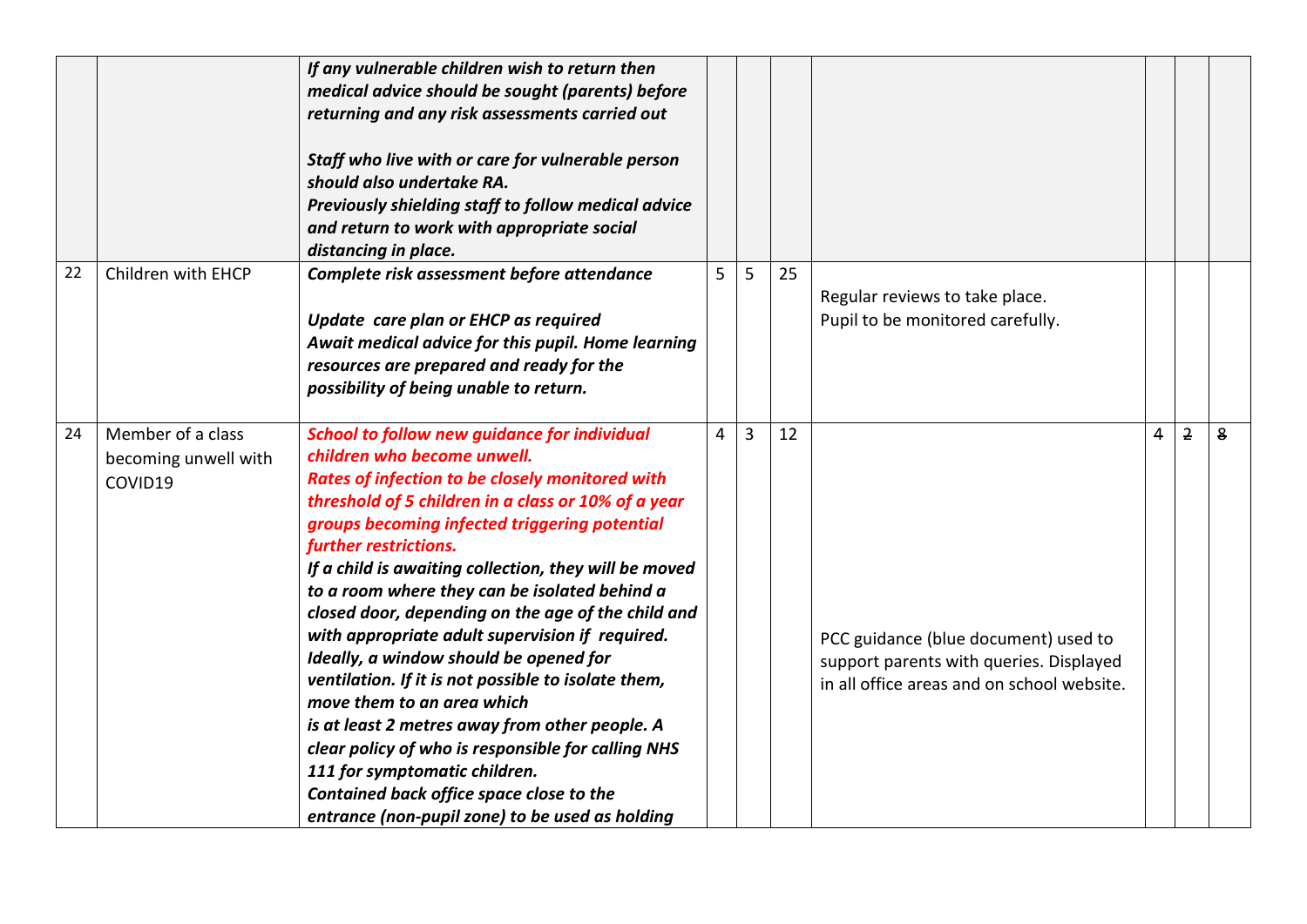|    |                                                                                                                    | area with an unwell person. Deep clean after<br>use<br>List of procedures displayed on wall<br>PPE available in the room<br>Individual to be sent home (10 days self-isolation<br>or negative test) if a child or adult presents with<br>symptoms during the day.<br>Child or adult will need to be tested prior to<br>return. Admin space outside HT office to be used<br>for any unwell person. Double doors to be closed<br>and 'no entry' sign put in place.<br>PPE equipment available from back office.<br>Area to be cleaned after use.<br>Follow PHE current advice in the case of pupil or<br>staff member becoming unwell. (Displayed in<br>office and first aid areas) |                |   |    |                                                |   |                |    |
|----|--------------------------------------------------------------------------------------------------------------------|-----------------------------------------------------------------------------------------------------------------------------------------------------------------------------------------------------------------------------------------------------------------------------------------------------------------------------------------------------------------------------------------------------------------------------------------------------------------------------------------------------------------------------------------------------------------------------------------------------------------------------------------------------------------------------------|----------------|---|----|------------------------------------------------|---|----------------|----|
| 25 | Staff understanding<br>new changes - safe<br>practice at work & in<br>classroom. Teaching in a<br>safe environment | All new guidance shared with staff<br>H&S advice to assist with measures<br>New RA to be shared with Governors.                                                                                                                                                                                                                                                                                                                                                                                                                                                                                                                                                                   | 4              | 3 | 12 | Regular meetings and updates to take<br>place. | 4 | $\overline{3}$ | 12 |
| 26 | Accessing testing<br>arrangements are clear<br>for all staff                                                       | All staff have Lateral Flow Tests to use 2 x per<br>week at home.<br>Home tests available in school.<br>111 online<br>https://www.nhs.uk/conditions/coronaviruscovid-<br>19/<br><b>Communicated through Zoom Meetings and</b><br>information is given at all first aid stations                                                                                                                                                                                                                                                                                                                                                                                                   | $\overline{4}$ | 3 | 12 |                                                | 4 | 3              | 12 |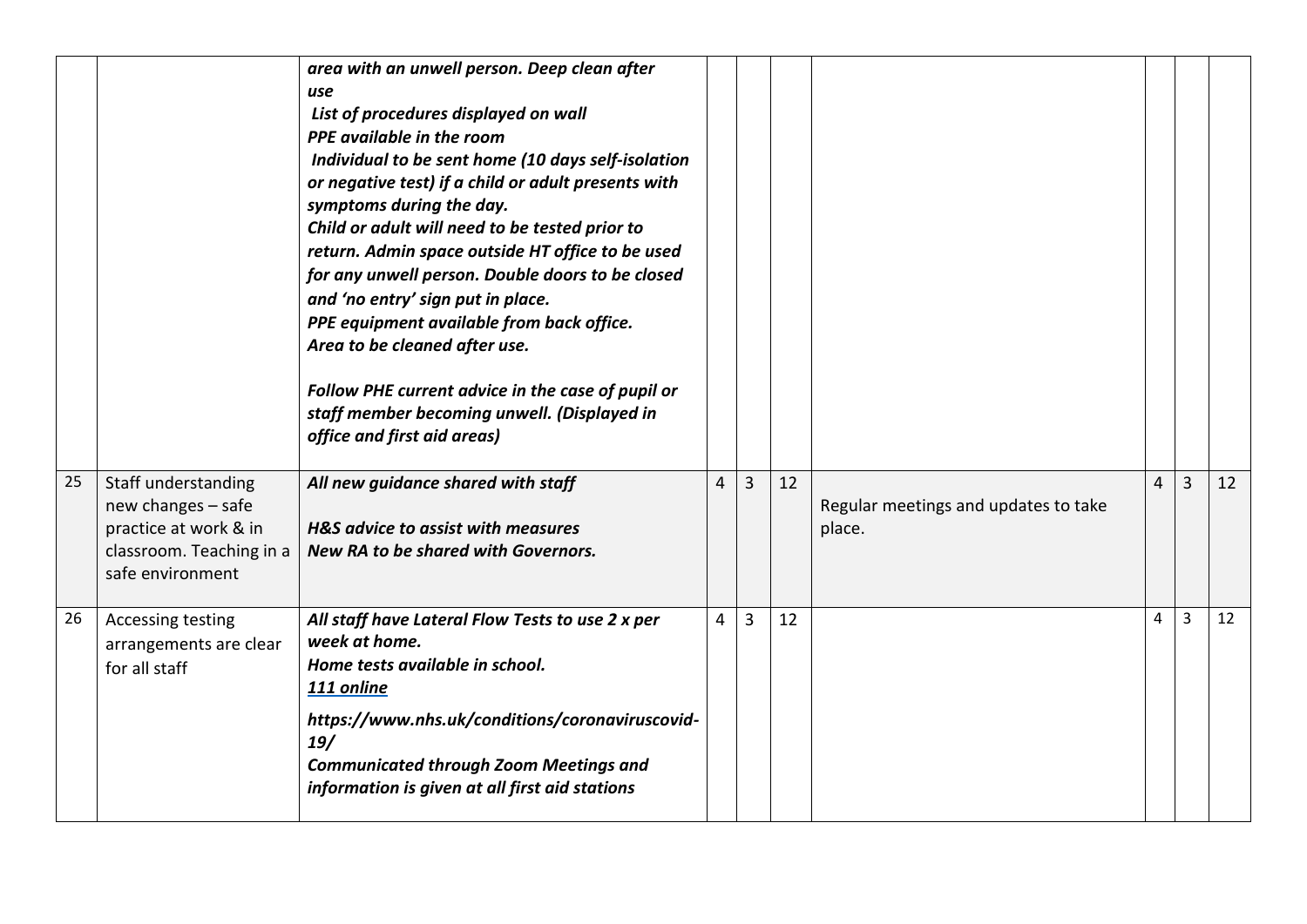| 27 | Conditions for use of<br>face coverings or other | If a child, young person or other learner becomes<br>unwell with symptoms of coronavirus while in | 4 | 3 | 12 |                                             | 4              | $\overline{3}$ | 12 |
|----|--------------------------------------------------|---------------------------------------------------------------------------------------------------|---|---|----|---------------------------------------------|----------------|----------------|----|
|    | equipment when                                   | their setting and needs direct personal care until                                                |   |   |    |                                             |                |                |    |
|    | dealing with a                                   | they can be collected,                                                                            |   |   |    |                                             |                |                |    |
|    | symptomatic child are                            | disposable aprons, gloves and masks are available                                                 |   |   |    |                                             |                |                |    |
|    | clear and understood by                          | in KS2 first aid area and in KS1/F kitchen area to                                                |   |   |    | Face mask to be disposed of                 |                |                |    |
|    | staff.                                           | be worn by any staff undertaking activity that                                                    |   |   |    | appropriately.                              |                |                |    |
|    |                                                  | requires it.                                                                                      |   |   |    |                                             |                |                |    |
|    |                                                  | A face mask should be worn by the supervising                                                     |   |   |    |                                             |                |                |    |
|    |                                                  | adult if a distance of 2 metres cannot be                                                         |   |   |    |                                             |                |                |    |
|    |                                                  | maintained. If contact with the child or young                                                    |   |   |    |                                             |                |                |    |
|    |                                                  | person is necessary, then gloves, an apron and a                                                  |   |   |    |                                             |                |                |    |
|    |                                                  | face mask should be worn by the supervising                                                       |   |   |    |                                             |                |                |    |
|    |                                                  | adult. If a risk assessment determines that there is                                              |   |   |    |                                             |                |                |    |
|    |                                                  | a risk of splashing to the eyes, for example from                                                 |   |   |    |                                             |                |                |    |
|    |                                                  | coughing, spitting, or vomiting, then eye                                                         |   |   |    |                                             |                |                |    |
|    |                                                  | protection should also be worn                                                                    |   |   |    |                                             |                |                |    |
| 28 | Use of Face Coverings                            | Pupils whose care routinely already involves the                                                  | 4 | 3 | 12 | Follow any forthcoming advice from          | $\overline{4}$ | $\overline{3}$ | 12 |
|    |                                                  | use of PPE due to their intimate care needs will                                                  |   |   |    | government about wearing face masks in      |                |                |    |
|    |                                                  | continue to receive their care in the same way                                                    |   |   |    | communal areas                              |                |                |    |
|    |                                                  |                                                                                                   |   |   |    | Staff recommended to use face covering      |                |                |    |
|    |                                                  | Sick packs available in all first aid areas                                                       |   |   |    | in shared areas. Staff to have suitable bag |                |                |    |
|    |                                                  | All support staff are first aid trained                                                           |   |   |    | to keep mask in when not being worn.        |                |                |    |
|    |                                                  | Lead first aider has trained all staff in correct use                                             |   |   |    |                                             |                |                |    |
|    |                                                  | of PPE as required.                                                                               |   |   |    | Advice remains unchanged for under 12's     |                |                |    |
|    |                                                  | PPE remains available.                                                                            |   |   |    | in school setting                           |                |                |    |
| 29 |                                                  |                                                                                                   |   |   |    |                                             |                | $\overline{3}$ | 12 |
|    | Travel to school and                             | <b>Encouraging parents and children and young</b>                                                 | 4 | 3 | 12 | Monitor gates                               | $\overline{4}$ |                |    |
|    | provision of safe school                         | people to walk or cycle to school where possible                                                  |   |   |    |                                             |                |                |    |
|    | transport:                                       | Children and parents encouraged to walk to<br>school                                              |   |   |    |                                             |                |                |    |
|    |                                                  | Situation with traffic congestion is monitored on                                                 |   |   |    |                                             |                |                |    |
|    |                                                  | an ongoing basis due to the location of the school                                                |   |   |    |                                             |                |                |    |
|    |                                                  | Staggered start to beginning and end of say                                                       |   |   |    |                                             |                |                |    |
|    |                                                  | should reduce congestion from traffic and footfall.                                               |   |   |    |                                             |                |                |    |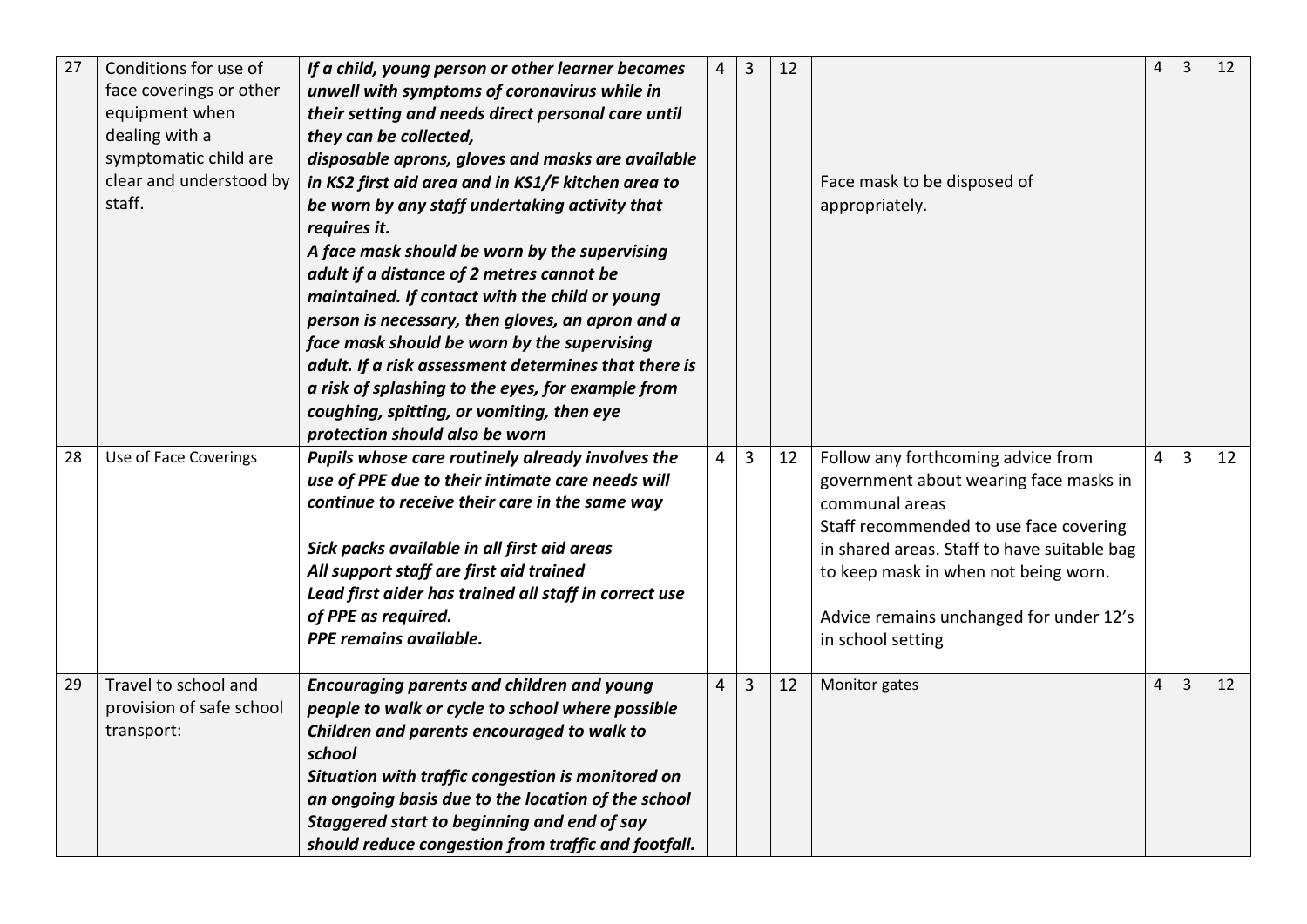| 30<br>31 | <b>School Transport</b><br>arrangements support<br>changes to school times<br>Kitchen facilities comply<br>with latest Covid19<br>guidance to reduce risk | Liaising with the<br>School Transport Team before change are made.<br>See SSoW for usual arrangements<br>No children using Passenger transport at present<br><b>CaterEd Risk Assessment has been copied to and</b><br>viewed by HT November 2021.<br><b>Staff are wearing face coverings during service.</b>                                                                                    |   |   |    | Regular reviews.                                                                                                                                                                                                                            |                |                |    |
|----------|-----------------------------------------------------------------------------------------------------------------------------------------------------------|-------------------------------------------------------------------------------------------------------------------------------------------------------------------------------------------------------------------------------------------------------------------------------------------------------------------------------------------------------------------------------------------------|---|---|----|---------------------------------------------------------------------------------------------------------------------------------------------------------------------------------------------------------------------------------------------|----------------|----------------|----|
|          | of<br>infection/contamination                                                                                                                             | <b>No issues arising</b>                                                                                                                                                                                                                                                                                                                                                                        |   |   |    |                                                                                                                                                                                                                                             |                |                |    |
| 32       | Food that is able to<br>be prepared on<br>premises is compliant<br>with Covid - 19 health<br>and Hygiene guidance                                         | As above                                                                                                                                                                                                                                                                                                                                                                                        |   |   |    |                                                                                                                                                                                                                                             |                |                |    |
| 33       | Catering staff are<br>operating in a safe<br>environment                                                                                                  | As above                                                                                                                                                                                                                                                                                                                                                                                        |   |   |    |                                                                                                                                                                                                                                             |                |                |    |
| 34       | Parents, contractors<br>and other staff entering<br>or working in the<br>building - school<br>complying with external<br>requirements for staff<br>safety | Tell parents, carers or any visitors, such as<br>suppliers, not to enter the setting if they are<br>displaying any symptoms of coronavirus.<br>Inform any visitor, suppliers, contractors of any<br>infection control procedures on site<br>Signage on front door<br><b>External gates remain closed</b><br><b>Contractors only by arrangement</b><br>Kitchen deliveries made direct to kitchen | 4 | 3 | 12 | Monitor for effectiveness.<br>Masks or face coverings mandatory<br>inside school building.<br>Older children may wear masks to school<br>if wished and secure bag provided to<br>store it.<br>Do not enter site if you have any<br>symptoms | $\overline{4}$ | $\overline{3}$ | 12 |
| 35       | Suppliers<br>understanding and<br>complying with new<br>arrangements                                                                                      | <b>Agreement from Suppliers of their confirmation</b><br>and understanding of the arrangements                                                                                                                                                                                                                                                                                                  | 4 | 3 | 12 | Caretaker to monitor                                                                                                                                                                                                                        | 3              | $\overline{4}$ | 12 |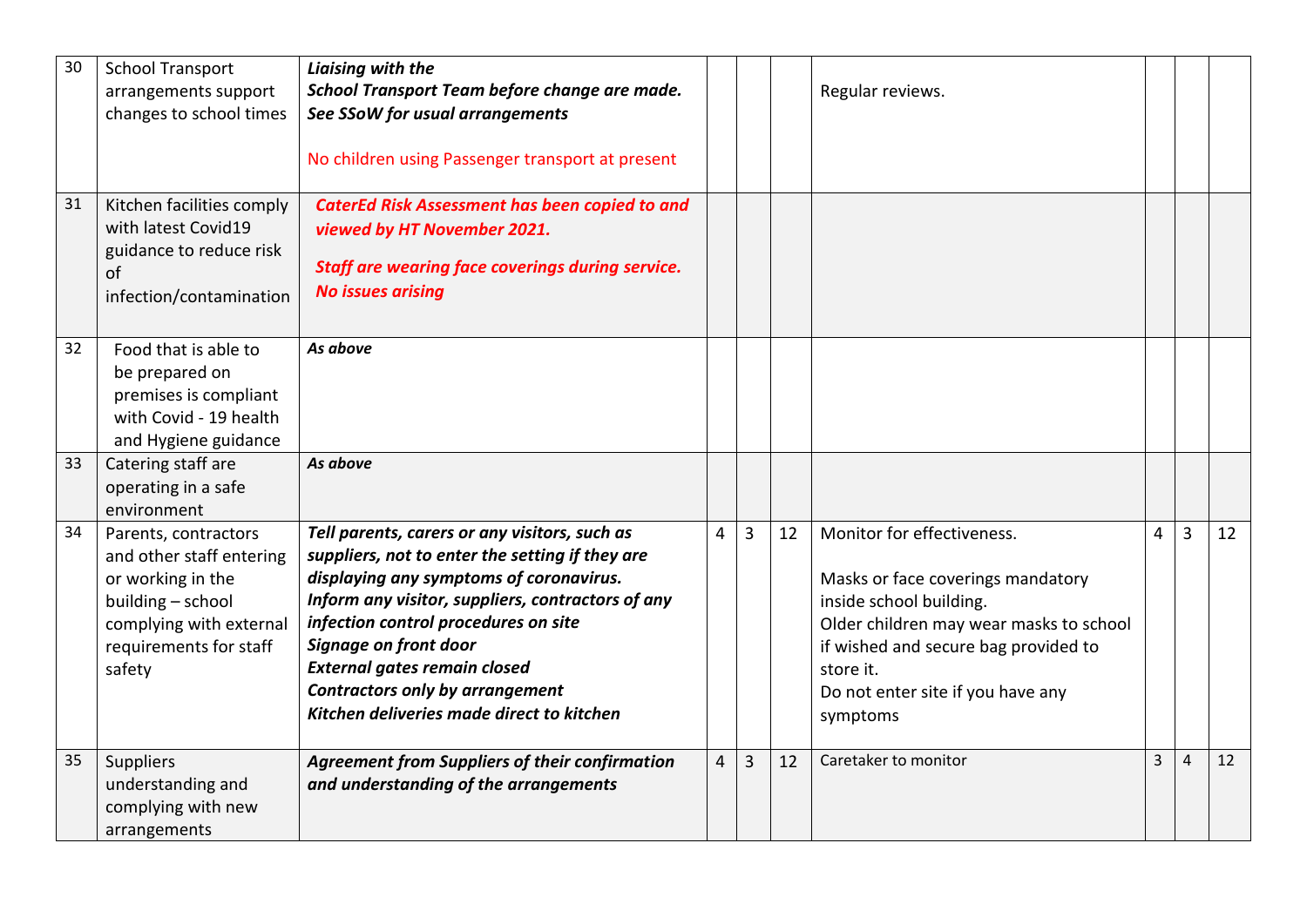| 36 | Communications to<br>parents and staff          | Regular communication via newsletter and<br>website.<br>Parents and staff communications via text, email<br>and (staff) Zoom/Teams meetings<br>Letters sent out and messages via email. Text and<br>school website.                                                                                                    |   |   |    | Ongoing communication<br>Weekly newsletters<br>Website updated regularly<br>Dedicated web page for coronavirus<br>information |                |   |    |
|----|-------------------------------------------------|------------------------------------------------------------------------------------------------------------------------------------------------------------------------------------------------------------------------------------------------------------------------------------------------------------------------|---|---|----|-------------------------------------------------------------------------------------------------------------------------------|----------------|---|----|
| 37 | Parent aggression due<br>to anxiety and stress. | Tell parents the arrangements for drop off and<br>collection and the process for doing so,<br>Encourage distancing between parents.<br><b>Encourage parents to wear face coverings</b><br><b>Numerous letters to parents</b><br><b>Information on school website</b><br>Senior staff to patrol site on entry/dismissal | 4 | 3 | 12 | Social distancing is encouraged at all<br>times<br>Face coverings are encouraged.                                             | $\overline{4}$ | 3 | 12 |
|    |                                                 |                                                                                                                                                                                                                                                                                                                        |   |   |    |                                                                                                                               |                |   |    |
|    |                                                 |                                                                                                                                                                                                                                                                                                                        |   |   |    |                                                                                                                               |                |   |    |

## **Action Plan**

| Hazard                  | <b>Action Required</b> | Costs / resources | Target Date   Action by |       | Completion |
|-------------------------|------------------------|-------------------|-------------------------|-------|------------|
|                         |                        | required          |                         | whom? | Date       |
|                         |                        |                   |                         |       |            |
| $\mathbf{1}$            |                        |                   |                         |       |            |
|                         |                        |                   |                         |       |            |
| $\overline{2}$          |                        |                   |                         |       |            |
|                         |                        |                   |                         |       |            |
| $\overline{\mathbf{3}}$ |                        |                   |                         |       |            |
|                         |                        |                   |                         |       |            |
| $\overline{\mathbf{4}}$ |                        |                   |                         |       |            |
| 5                       |                        |                   |                         |       |            |